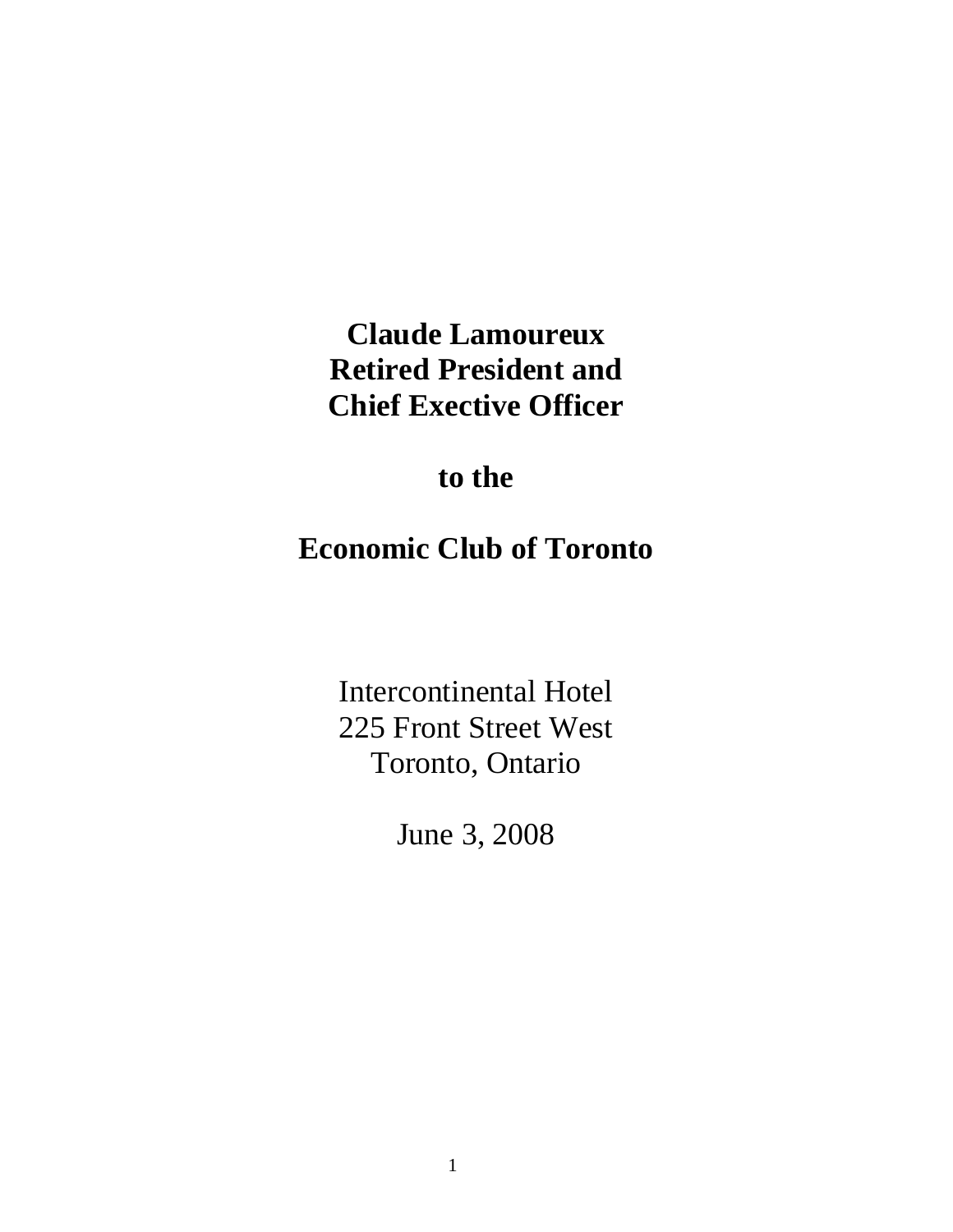Thank you for that kind introduction.

Economists and Actuaries have a lot in common.

They both deal with uncertainties.

They both use quantitative methods.

They both can be blamed when their assumptions do not happen as predicted.

One difference between the two is that economists are called to make predictions about the whole economy of a country whereas actuaries make predictions about very specific risk.

This is the first time that I have addressed the Economic Club of Toronto. I'm not sure why it has taken until I retired to speak to you, but I am finding that life is like that!

I trained as an actuary. Strangely, none of my job titles had the word 'actuary' in them. But my actuarial training was very useful and gave me the tools to help my employers achieve a few things. One of those achievements was to administer one of Canada's largest defined benefit pension plans—a plan that provides security to more than 278,000 active and retired teachers in Ontario. To say that I am a supporter of defined benefit pension plans is like saying I like good governance.

In fact, I am still a member of the Canadian Institute of Actuaries and recently I became a Special Advisor to the Institute. Over the past few years, the Canadian Institute of Actuaries has assumed a greater role in advocating in the public interest for legislative and regulatory changes in the areas of auto insurance, pension and Employment Insurance reforms.

Ladies and gentlemen, today I am here to tell you that there is a huge change taking place in Canada's pension system. Specifically, defined benefit pension plans are disappearing. I also want to tell you that solutions have been proposed, including ideas from my professional organization, the Canadian Institute of Actuaries and some of my own.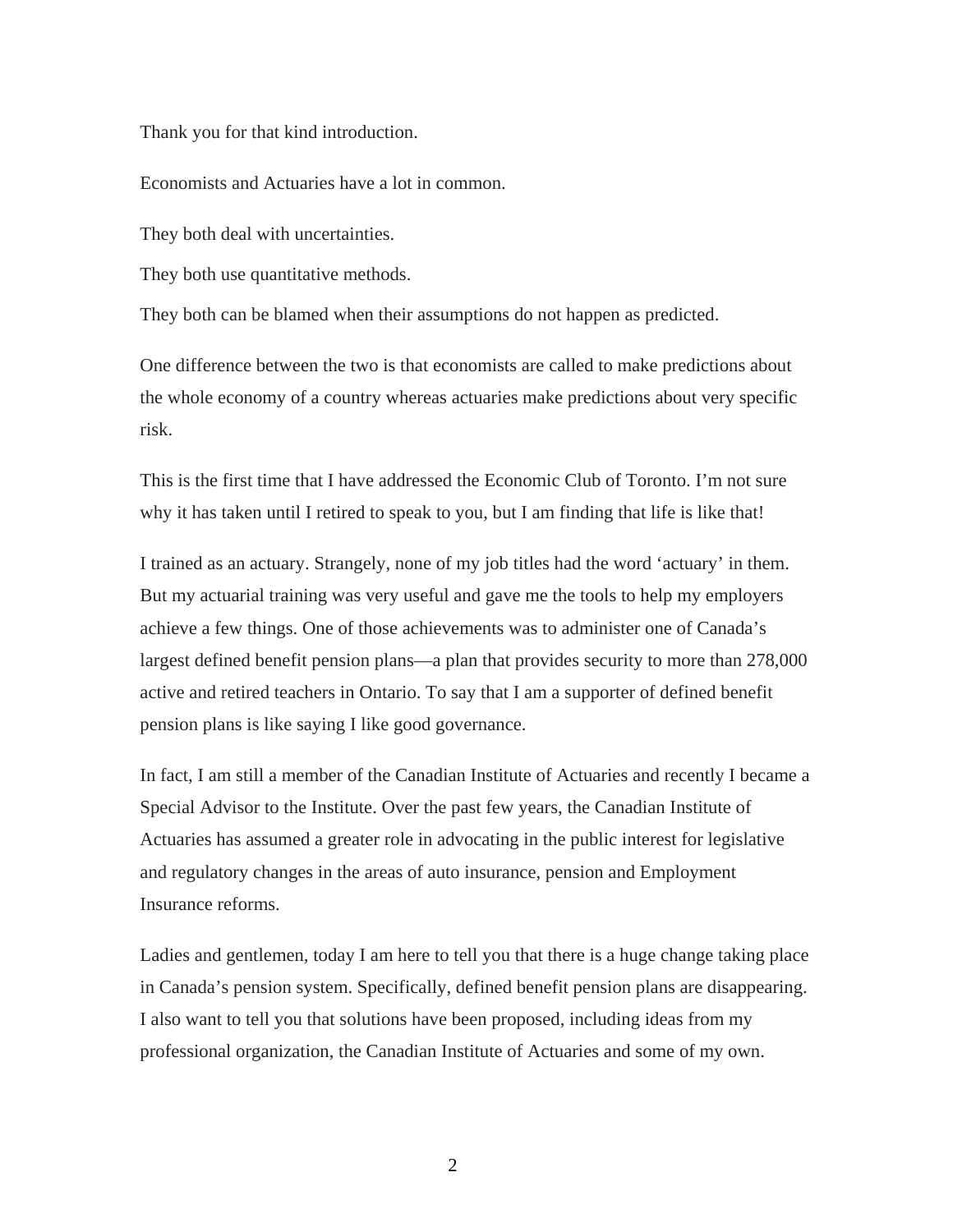I plan to share a few ideas with you. Some of them may not necessarily be new, but Canada needs a roadmap to resolving retirement savings issues and I believe these ideas will help.

One of the best pension funds I know of is the Ontario Teachers' Pension Plan. It is a defined benefit plan with benefits fully indexed to the cost of living. Teachers can retire when they reach the rule of  $85$  — i.e., when age and years of service add up to  $85$ .

What are the benefits? Roughly 60 per cent of the average of the best five years salary. Imagine if all Canadians had such a plan?

To get these benefits, teachers start contributing over 10 per cent of their salaries from the first day of their career up to retirement, and the government matches those savings.

Yes, if you want good benefits, you need to save over 20 per cent of your salary from day one of your career and hope that you have Bob Bertram investing your money for 70 to 80 years…and Bob needs to earn 5 per cent real return.

How easy is earning a 5 per cent real rate of return? It's not easy at all! All the economists in the room will know this to be true!

Dimson, Marsh and Staunton analyzed this issue in their book, "Triumph of the Optimists: 101 Years of Global Investment Returns." They looked at historical rates of return from 1900 to 2001, from 16 countries. Based on an asset mix of 60 per cent equities and 40 per cent fixed return investments, only one country consistently succeeded in achieving a 5 percent … Sweden. Canada's result was 4.5 per cent, one of only six countries with returns of between 4 and 5 per cent.

How many Canadians have realized that the cost of a pension has increased dramatically over the last 15 years. The increase in the case of the Teachers' Plan is in the order of 70%...and 1/5 of this 70% is due to improvement in mortality.

Contrast the Teachers' Plan with the following situation: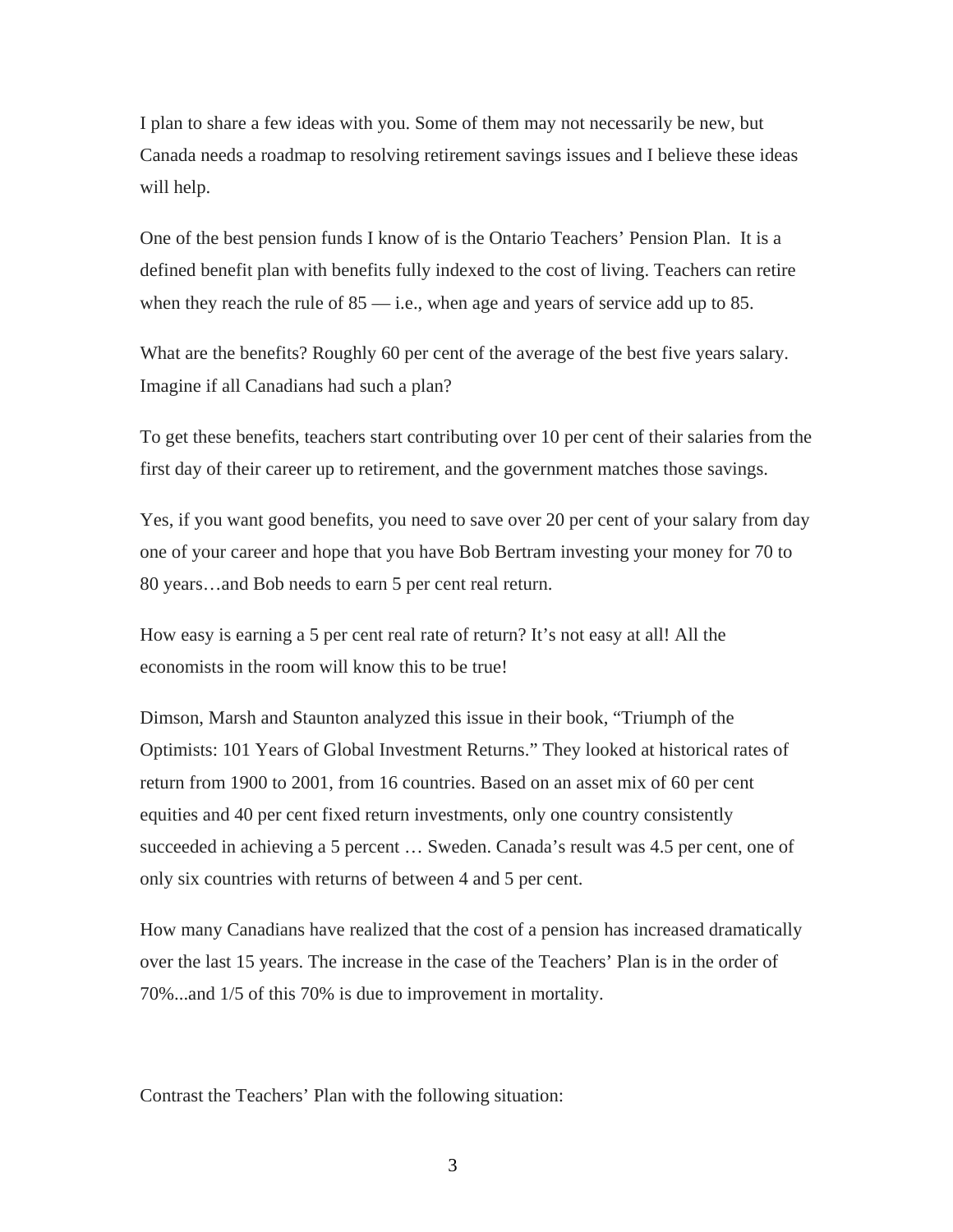One-third of Canadians have no retirement savings at all. A good many of the other twothirds are not saving enough to fund an independent retirement.

At the same time, the defined benefit pension plan, an effective retirement income security vehicle, is in decline. We should all be deeply concerned that eventually Canadians will no longer have access to defined benefit pension plans. This could be an avoidable loss. In some ways, it is happening now, as many firms' existing defined benefit plans do not allow new employees to join.

Ask yourselves what kind of pension plan you want for your children.

Between 1992 and 2003, the percentage of Canadian workers with defined benefit plan coverage in Canada dropped from 44 per cent to 34 per cent, which is a drop of about one-quarter. Over the same timeframe, the number of defined benefit plans declined by 14 per cent. In 1992, more than 90 per cent of Canada's public sector workforce and 29 per cent of private sector workers were covered by a Defined Benefit plan. Twelve years later [2004], those numbers had dropped to 80% and 20% respectively.

I think most of us would be hard pressed to remember the last time a single-employer defined benefit plan started up. If the trend continues, the only Canadians covered by a defined benefit plan will be politicians and government employees. Imagine how taxpayers will feel about supporting these plans through their taxes, when their own workplace offers either a less effective program or none at all!

Some have said it's time for defined benefit plans to make a well-deserved exit. I disagree. Let me state this clearly: I believe the defined benefit pension is one of the best ways to save for retirement. And here's why.

1. Defined benefit plans deliver greater predictability for plan members. Plan members have a clear idea of what they will receive in retirement, making future planning easier and reducing uncertainty. A strong defined benefit system also means less uncertainty for governments.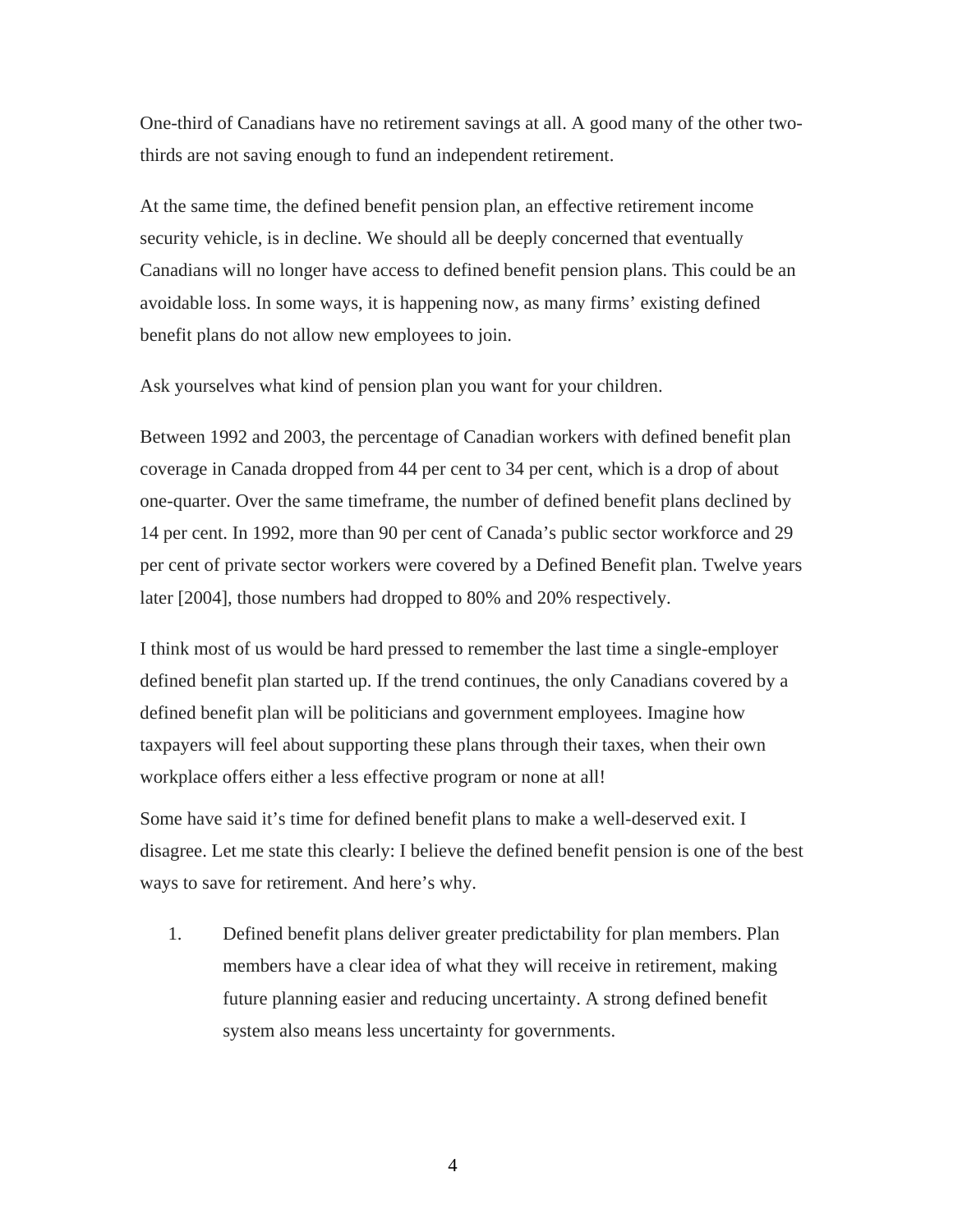- 2. Defined benefit plans offer more security and less risk to plan members. Individuals in defined benefit plans face lower risks related to the current level of low interest rates, improving longevity and volatility of stock market returns.
- 3. Defined benefit plans deliver better investment returns. With larger pools of money to invest and longer investment time horizons, plan sponsors can use a more aggressive, diversified and informed investment strategy with much lower management fees. Over the long run, the higher yields and lower administration costs result in greater value for dollars invested in defined benefit plans compared with defined contribution plans.
- 4. Defined benefit plans yield greater economic benefits to society and the economy. Former Bank of Canada Governor David Dodge has spoken out in support of Defined Benefit pension plans for a variety of reasons. In a speech to the Canadian Club last December, Mr. Dodge said, "*Pension funds can generate important gains in terms of economic efficiency. They help to achieve a more efficient allocation of savings; they are invested by asset managers who have the incentive and the ability to invest across varied asset classes; and, with their very long investment horizons, pension funds can be used to finance long-term investment projects at competitive rates of return*."

David also told l'Association des MBA du Québec in late 2005 about the decline in DB plan coverage. He said, *"…one important part of our pension system—defined-benefit plans—has been in relative decline. This relative decline represents a transfer of return risk and longevity risk to individuals, who are less able to bear or manage them. This transfer has a negative impact on overall economic efficiency and could ultimately represent a significant threat to the ability of pension funds to finance the long-term investments that will maximize our economy's future potential growth."*

Defined benefit plans are not perfect, and can be improved, but despite their many advantages, this decline has continued.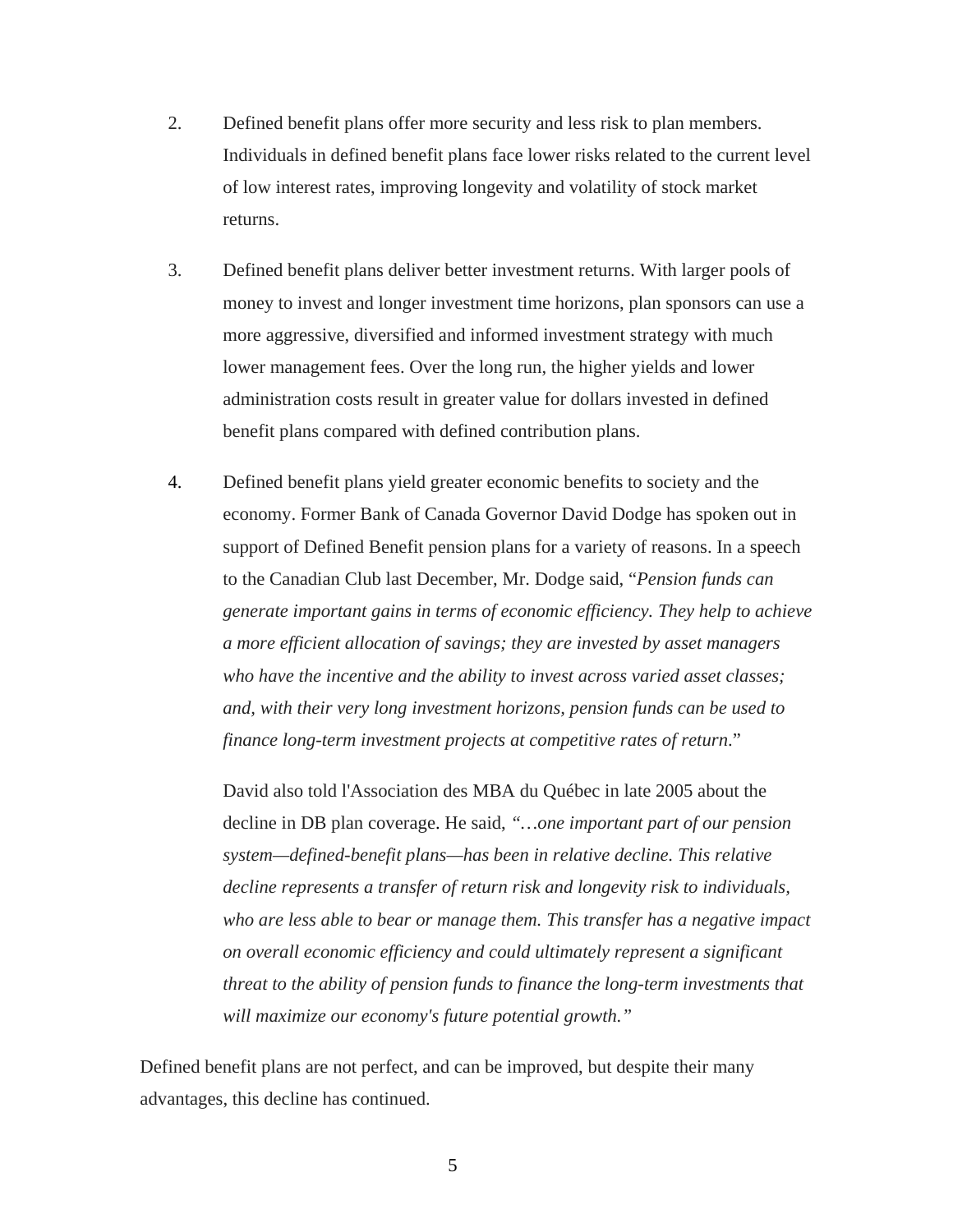As you know, Canada's pension system has several pillars. The first pillar is government income support, such as Old Age Security and the Guaranteed Income Supplement. Next is the Canada/Quebec Pension Plans, followed by workplace pension plans. Finally, there are personal savings through RRSP contributions, home ownership and other individual savings methods.

In the 1990s, Old Age Security and the Guaranteed Income Supplement, which accounted for 30 per cent of a retiree's income, dropped to 27 percent a reduction of 10 per cent. The proportion of a retiree's income from the Canada and Quebec pension plans rose from about 16 per cent to about 20 per cent. The proportion of retirement income from workplace pension plans and Registered Retirement Savings Plans rose from 18 per cent to almost 30 per cent, with the balance coming from other personal investments.

In terms of the pools of capital, at the end of 2003 the sum of these savings totaled more than \$1.3 trillion one of the largest pools of investment capital in the country.

Are workplace pensions important? Yes! They represent over 50% of this \$1.3 trillion. And not only to support retired Canadians financially, but as a positive influence on the country's financial markets and economy.

But again, to address why the decline of Canada's pension system is occurring, let me refer you to the Canadian Institute of Actuaries' Pension Prescription, released last June.

The Institute's Pension Prescription report noted that Canada's patchwork of regulations, legal decisions and tax rules have created problems which have been compounded over the past several years by:

- **•** Uncertainty regarding contribution holidays and plan surplus ownership
- Low interest rates: real rates have gone from 4.5 per cent in 1992 to 1.56 per cent yesterday
- **•** Increasing longevity of the population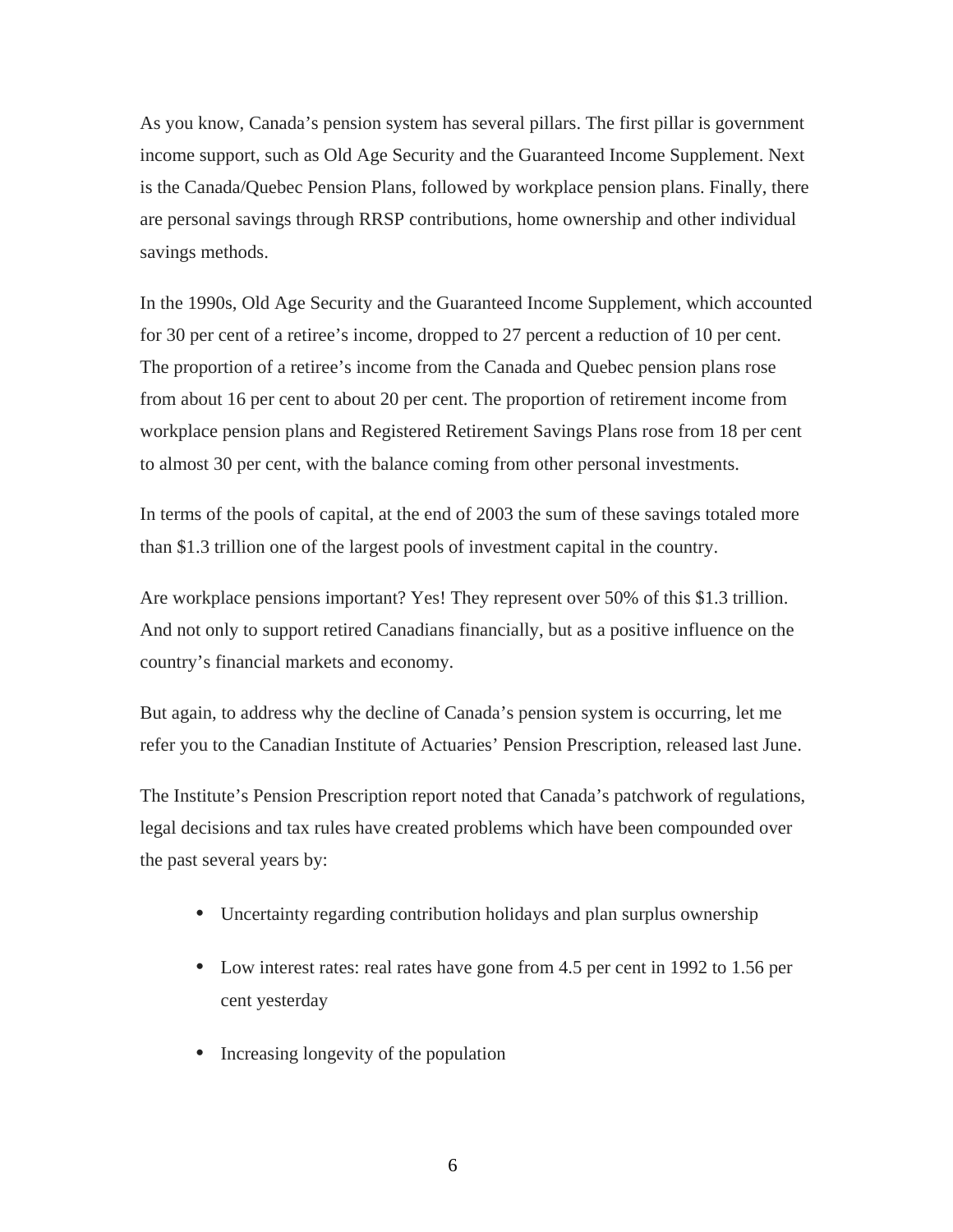- **•** Volatile market yields: [Volatility is not much higher today than it was 20 years ago, and in fact volatility is a strong reason why one should be in a defined benefit plan]
- And rising pension costs.

I would like to comment on a few of these issues.

First, on the patchwork of regulations across the country: At a recent meeting in Ottawa with an MP who sits on the Finance Committee, one actuary mentioned a brochure that a client was going to distribute to employees across the country on their defined benefit pension plan. The brochure must have been the size of a phone book, as the definition of the word 'spouse' ran to eight pages! Why? The only reason is the differing regulations between provinces.

In my view, there must be a way of harmonizing pension regulations across the country and this must become a priority with governments.

Secondly, on surplus ownership: As you may know, plan sponsors are responsible for plan deficits in poor economic times, but they can't access the surpluses generated in good economic times.

This is probably the number one issue impacting the future of defined benefit plans in Canada. Some plans have joint ownership of surpluses between the plan sponsor and plan members. In most plans, as a result of court decisions, plan members own the surplus. Plan sponsors would be more likely to fund a defined benefit plan more conservatively if they knew they could get back surpluses that might arise from their contributions. This could help the maintenance of existing defined benefit plans and the creation of new defined benefit plans.

Provincial governments have known about this problem for years, but have been reluctant to change the law to clarify this issue. But if they lack the appetite for such a change, then perhaps there are some work-arounds that will help in the short term.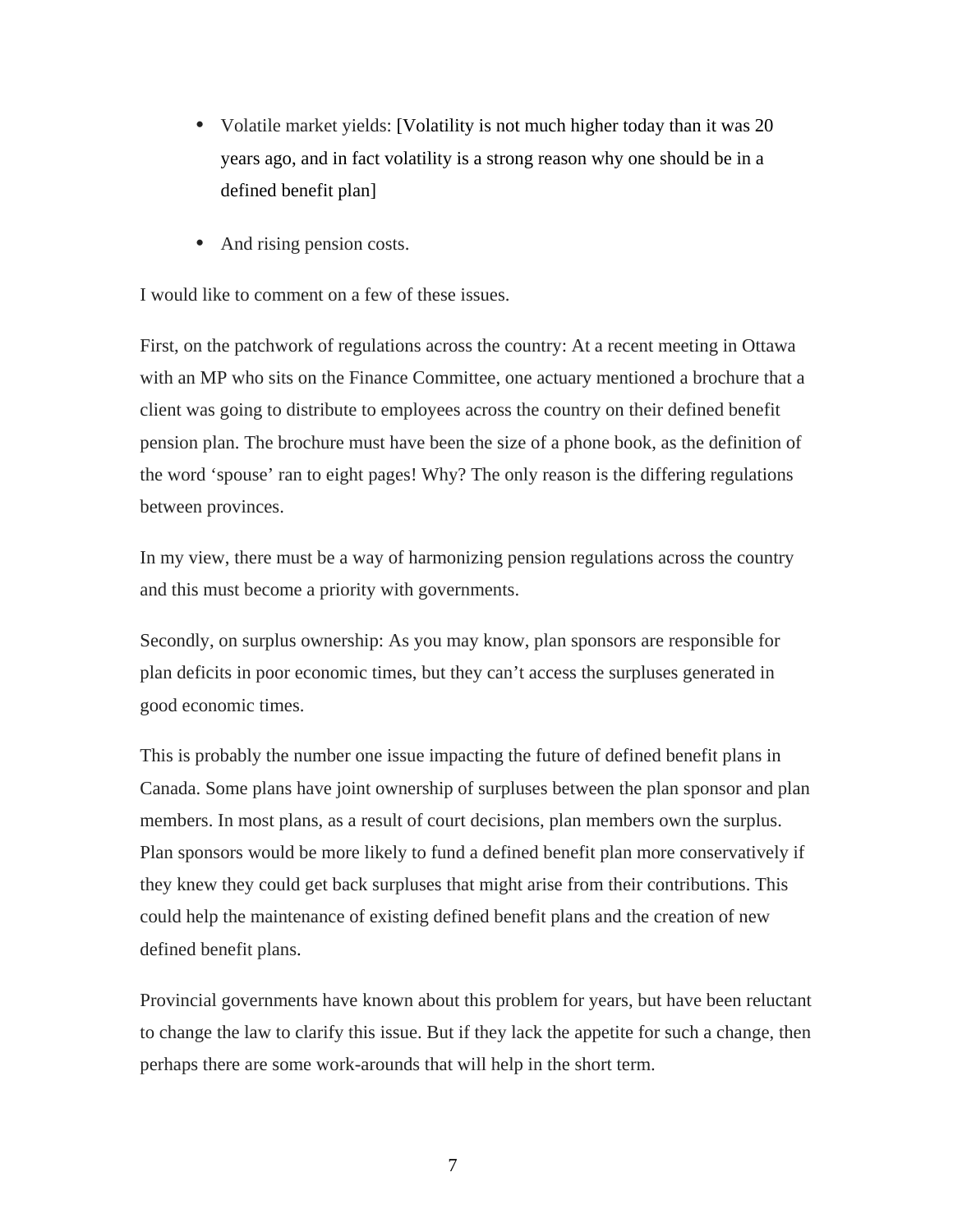For example, Canada's actuaries propose the introduction of legislation to enable the creation of Pension Security Trusts, or side funds. These trusts would be fully funded and owned by plan sponsors. Contributions arising from going concern actuarial valuations would go into the regular pension fund, while additional contributions, including those required for solvency deficiencies, could be made to the Pension Security Trust. If a subsequent solvency valuation determined that the funds were not needed to fulfill the pension promises, the surplus funds could be released back to the plan sponsor. Furthermore, actuaries propose that the amounts contributed to the Security Trust be tax deductible, while amounts returning from the trust to the employer would be taxable.

I also support another idea from the Institute's Pension Prescription, which is for governments to introduce legislation requiring each defined benefit plan to establish a Target Solvency Margin related to the risks in the plan's asset mix, the demographics of the plan members and retirees, etc. The margin could be funded by a Pension Security Trust, a Letter of Credit or the assets of the plan. Contribution holidays would not be permitted if the plan's surplus was less than the Target Solvency Margin. For example, if a plan had a Target Solvency Margin of 8%, the plan sponsor would have to continue to make contributions as long as the plan assets were less than 108% of the solvency liabilities.

The Institute has already worked on Target Solvency Margins with the Quebec government. A Task Force of the CIA released a paper last November which the Quebec government has used in putting together its plan. Other governments also need to look at this idea.

Another idea proposed by Canada's Actuaries is to change the federal tax rules to allow defined benefit plans to develop surpluses much greater than the current 10 per cent limits. It is easy to demonstrate that in a mature plan surpluses could reach 30 to 40 per cent of assets…deficits could also be of the same magnitude and could be amortized over a longer period of time.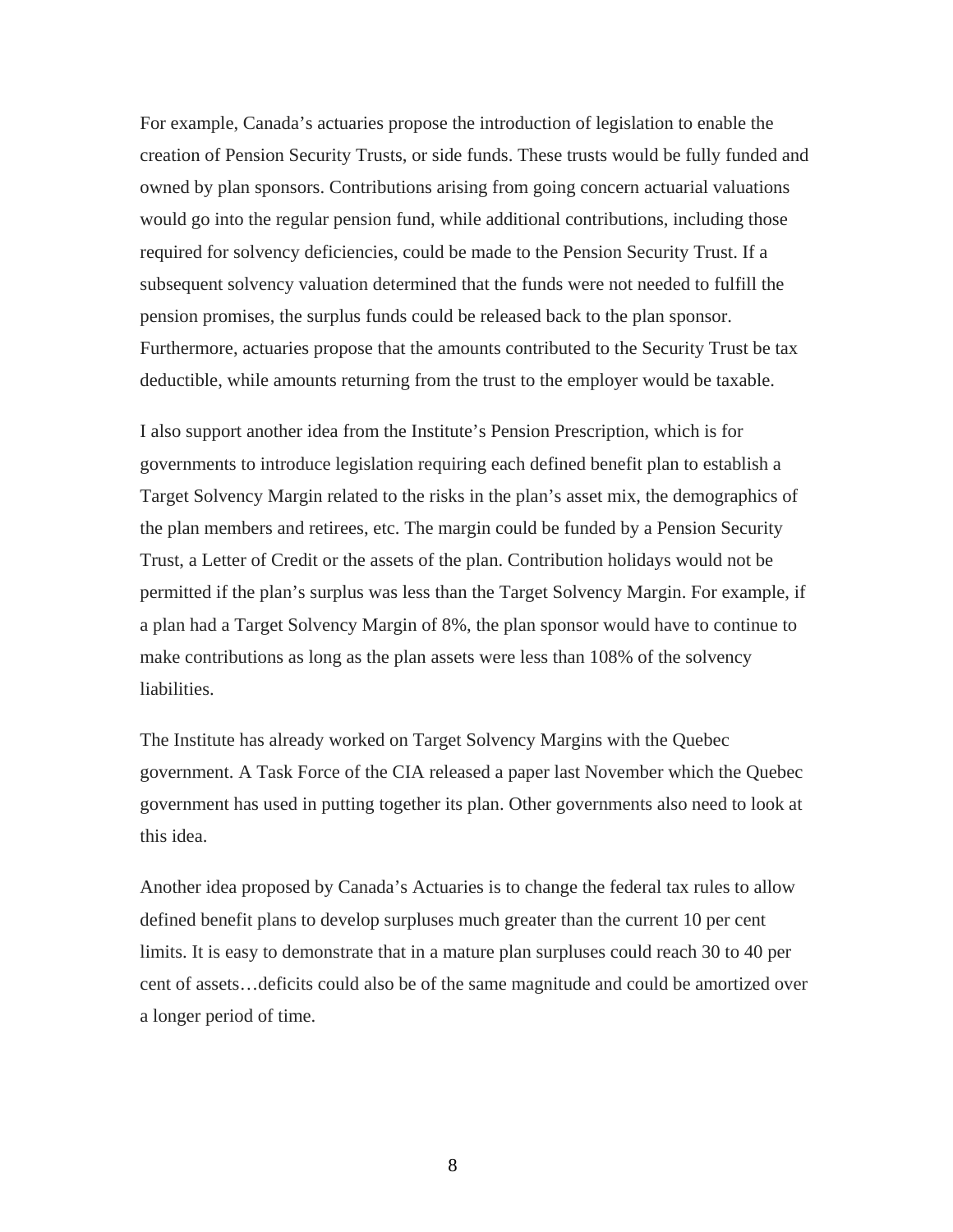If a plan sponsor wanted to make contributions over those made necessary as a result of actuarial valuations, this would only improve the security of benefits for plan members. Why would governments stand in the way?

In its federal pre-budget consultation submission last fall, the Institute made all these points, and met with many Finance Committee members and officials from the Finance Department. The Finance Committee recommended to the Minister that "… the federal government amend the Income Tax Act in order to increase, to a proportion to be determined in relation to going concern liabilities, the maximum tax-deductible surplus in respect of defined benefit pension plans before plan sponsor contributions must be suspended."

Unfortunately the recommendation did not find its way into the federal budget. But others are seeing the idea's merits. A few weeks ago, the C.D. Howe Institute called for reform of the provision of the federal Income Tax Act that prevents sponsors from contributing to pension plans when their assets exceed their recorded liabilities by 10 per cent. Their paper demonstrated how the 10-per-cent limit increases the frequency of plan underfunding on an annual basis over 20 years and it recommended either eliminating the limit altogether or raising the limit to 25 per cent.

Barbara Zvan and her team at Teachers' also demonstrated the same thing and convinced the federal government to raise the limit for jointly sponsored plans.

But perhaps the federal Minister was reluctant to make changes while Ontario, British Columbia, Alberta and Nova Scotia are studying pension legislation and regulation. This brings me back to my earlier comments about harmonization.

In May 2005, the federal Department of Finance issued a consultation paper titled, "Strengthening the Legislative and Regulatory Framework for Defined Benefit Pension Plans Registered under the Pension Benefits Standard Act, 1985." Shortly after the deadline for submissions, Parliament was dissolved and there was a change in government. Pension reform was not part of the new government's Five Priorities, however, Quebec did move forward at the end of 2006 by putting a number of principles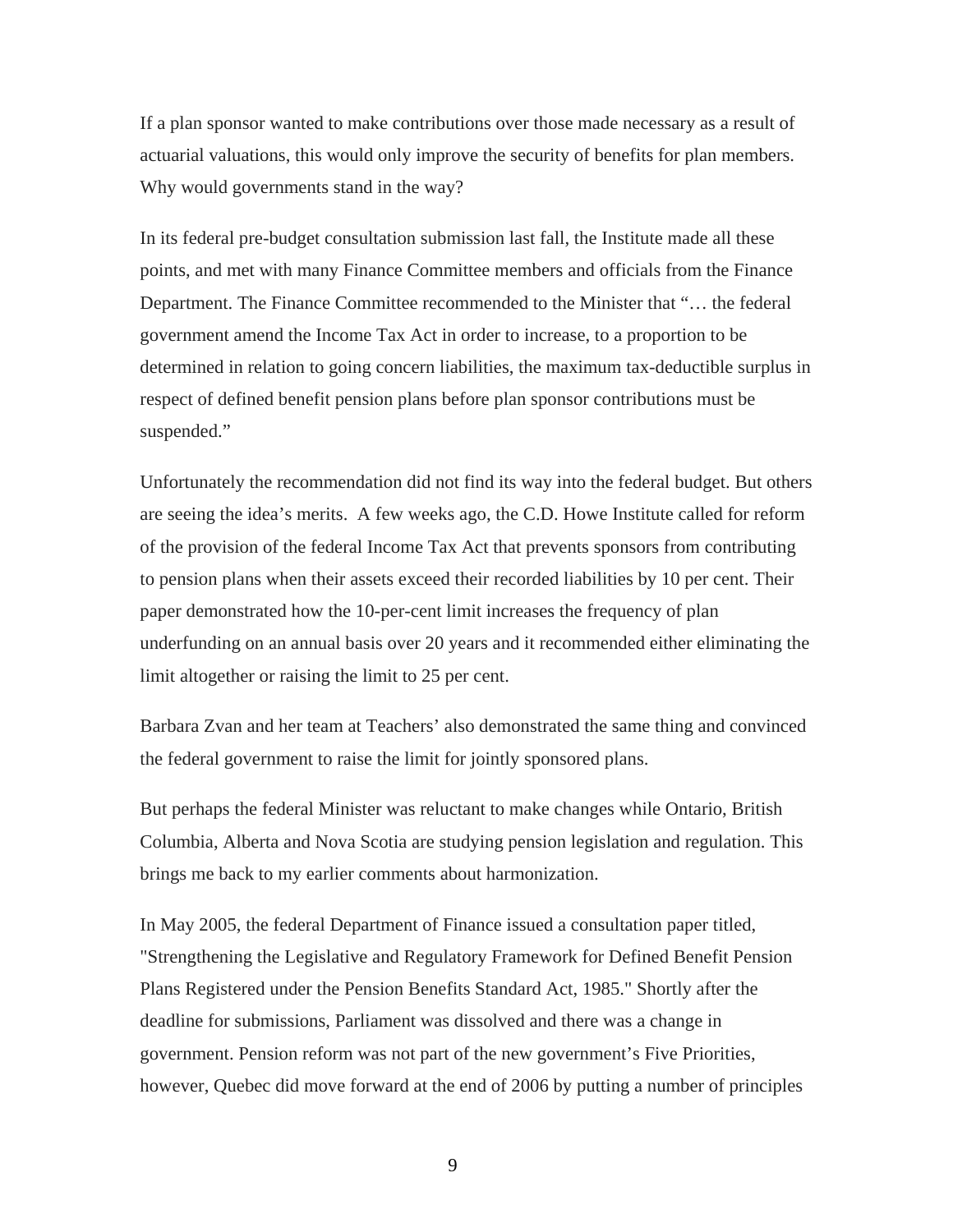in place, and they are working on the supporting regulations which will come into effect in 2010.

With the various provincial reviews underway, I imagine all of us here today would believe that the time is right to put in place some degree of federal/inter-provincial harmonization and reform.

I believe that it's time to put pensions on the national agenda. The demographics of Canada's population alone demand such an effort.

Perhaps a good place to start would have been at last week's meeting of Canada's finance ministers in Montreal. Sorry. Couldn't have happened. Pension regulation falls within the portfolios of only four of the 10 provincial ministers plus Minister Flaherty. To my knowledge, ministers responsible for pensions have never had a meeting to talk specifically about pensions.

#### But why couldn't they?

To make necessary changes to the Canadian Pension System and reverse the downward spiral of defined benefit plans, Canada needs to hold a national Pension Reform Summit. At such a summit, Ministers responsible for pensions could assemble and focus on the financial future of Canadians, and agree on a roadmap for cross-country reform which would lay out an agenda with some high-level exchanges, some study and legislative deadlines for reform.

Let's take it a step further. All the current provincial reviews will be delivered to their respective ministers this fall. By September, ministers will have some sense of the direction of the reviews, if not the details. Therefore, why not call a national Pension Reform Summit for the end of 2008.

A national Pension Reform Summit will stimulate the positive appetite for much-needed pension reforms among the ranks of government officials, cabinets and caucuses. The CIA would be pleased to help organize this meeting.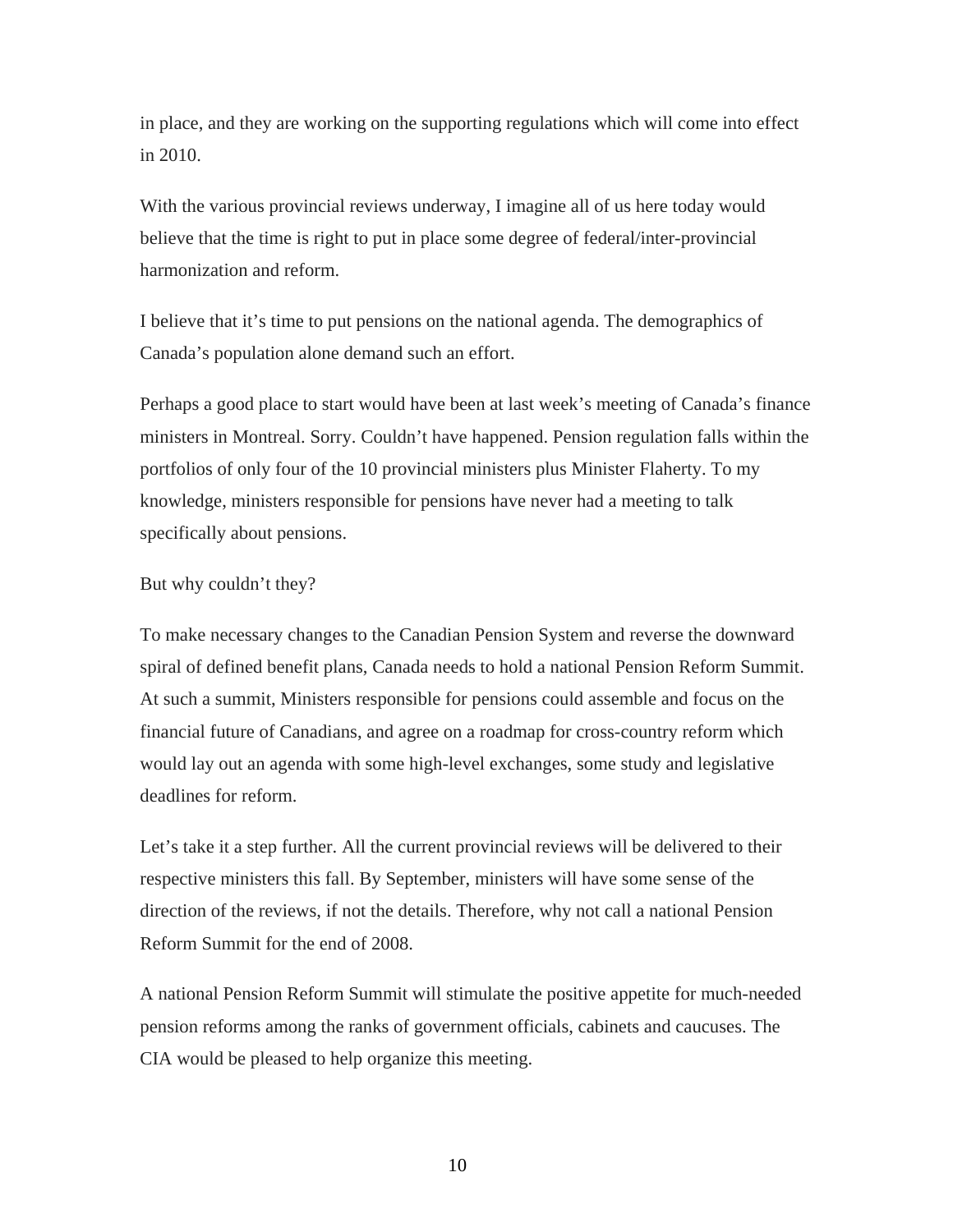In my mind, if such a meeting were to be held, the positive appetite for necessary pension reform would filter into the ranks of government officials, cabinets and caucuses. It could happen and it should happen.

Although I think that defined benefit plans are generally superior to defined contribution plans, I also think that defined contribution plans can, and should, be improved. Here's what Keith Ambachtsheer, Director of the Rotman International Centre for Pension Management and Adjunct Professor of Finance at the Rotman School of Management, wrote on this subject, "the first rule is to have professional management – that is, to make sure that most employees leave the investment process to the professionals or to trustees who will the select professionals." The second point Keith made is that you need a way to have retirees share the risk of survivorship. Even in retirement, the funds should be professionally managed and the investment process must be such that the cost of investing is kept low.

In fact this morning the C.D.Howe Institute released a paper authored by Keith Ambachtsheer..a Canadian and one of the best thinkers in the world on pension issues. The paper suggests how a new DC program could be set up to cover the 3.5 million workers without a pension plan.

In summary, here are four things I hope you will take with you:

- 1. People who are interested in pension reform should work together;
- 2. All governments should work together;
- 3. Employers won't play in a game where they own the deficits, but can't share the surpluses; and
- 4. Both defined benefit and defined contribution plans need to be made better.

I would like to conclude my remarks today with a reference from Lewis Carroll, who, when he wasn't writing his "Alice in Wonderland" books was also a brilliant mathematician who tended to take an actuarial view of the world.